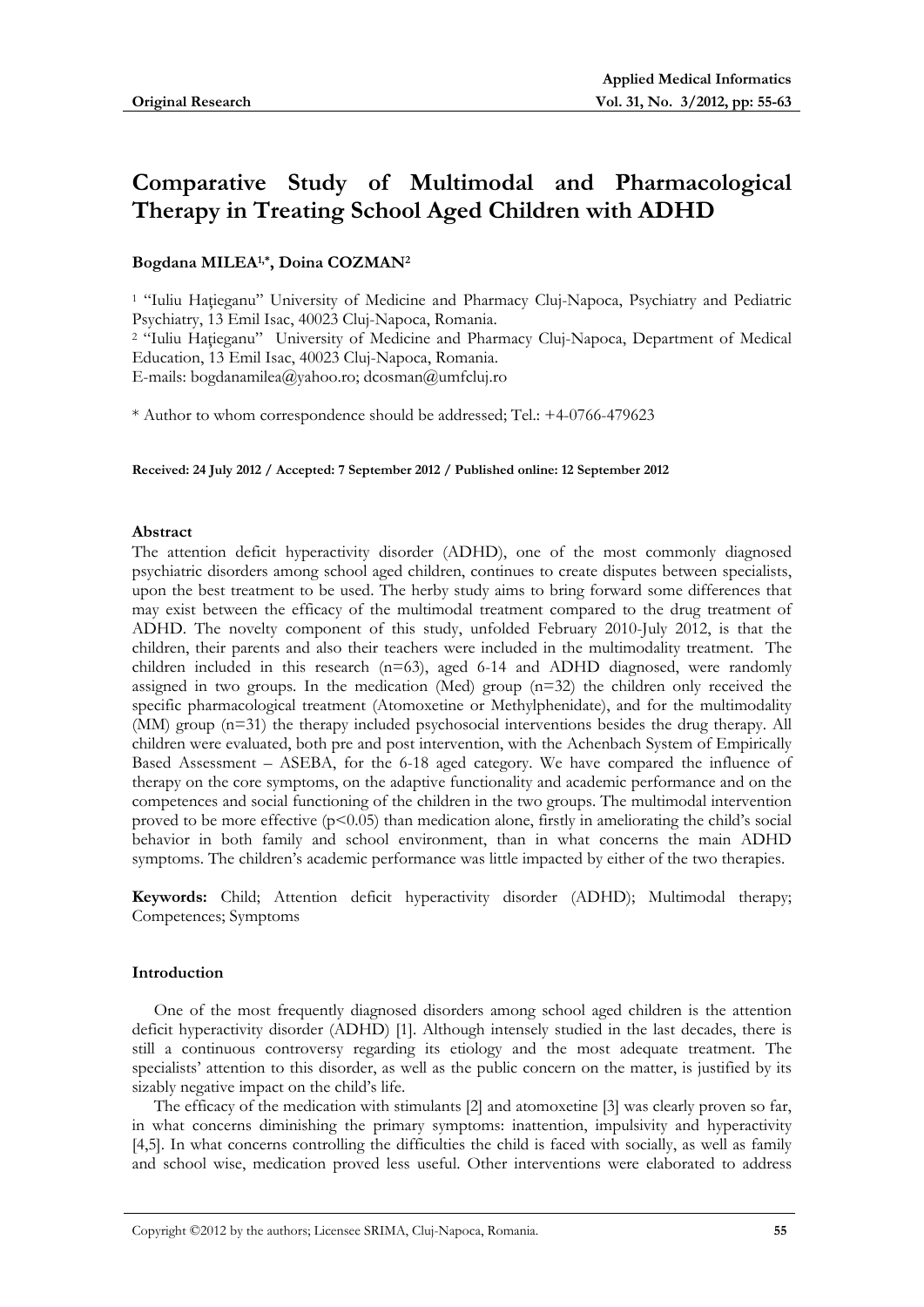these aspects as well, applied either combined with medication or on their own. Among these, the behavioral therapy shows sustained effectiveness [6].

The studies using combined therapy (multimodality) are fewer than the ones evaluating the effectiveness of one type of intervention, but when made their results proved positive [7,8]. More recently, there were a few major clinical trials designed (the most known being the one developed by MTA cooperative Group, 1999) to evaluate the effectiveness of the multimodality approach [9]. Although the results of this research are encouraging [10] their number remains still small, and the type of intervention associated to the medication, is most frequently behavioral, the other psychotherapy types being less studied.

The aim of this study was to investigate if there are any differences between the effectiveness of multimodal therapy and that of medication alone, in the case of school aged children diagnosed with ADHD.

The subsequent objectives were:

- 1. Comparative study of the influence of therapy on the disorder's symptoms
- 2. Evaluating the effectiveness of the multimodal / monomodal approach on the child's adaptive functioning and academic performance
- 3. Study of the impact of the treatment on the ADHD child's competences and social functioning

## **Material and Method**

The design is that of a longitudinal, prospective study (unfolded February 2010- July 2012), with parallel groups.

Our research implies besides the children, their parents and teachers as well, in the treatment. In this study, by multimodal therapy we refer to combining medication with psychotherapy for the child and training of the parent and teacher.

## *Selection and Description of Participants*

The study included 63 patients selected according to the following inclusion criteria: children, aged 6-14, in the school system (grades I-VIII), diagnosed with ADHD based on the ICD 10 and DSM IV-TR criteria.

Also attending were the children's parents and teachers (usually the class main teacher).

The agreement of parents and teachers to active participate at this study was an additional inclusion criteria.

The number of children included in this research was reached by convenience sampling; the children were selected among those who have sought help from the Pediatric Psychiatry Clinic Cluj-Napoca, The Mental Health Center or the Diagnose and Treatment Center Cluj-Napoca, considering the inclusion criteria listed above.

Excluded from this study, were the children presenting comorbidities such as mental retardation, severe depression, autolytic tentatives, substance abuse, autistic spectrum disorders, schizophrenia or schizophrenic disorders, cerebral syndromes; incompatibility or allergies to medication, refusal of pharmacological treatment. Also, since the collaboration with the parents was very important, we could not include children whose parents presented themselves significant psychiatric disorders such as mental retardation, severe mood disorders, schizophrenia or schizophrenic disorders.

## *Methods*

The work stages as follows:

1. Selecting of the eligible patients. The children were first evaluated by a pediatric psychiatrist according to the ICD 10 criteria (the one commonly used in the Romanian medical system). There were five physicians that put the diagnosis of ADHD to the children. To improve the accuracy of the diagnose, before submission in the study, all children previously diagnosed with ADHD by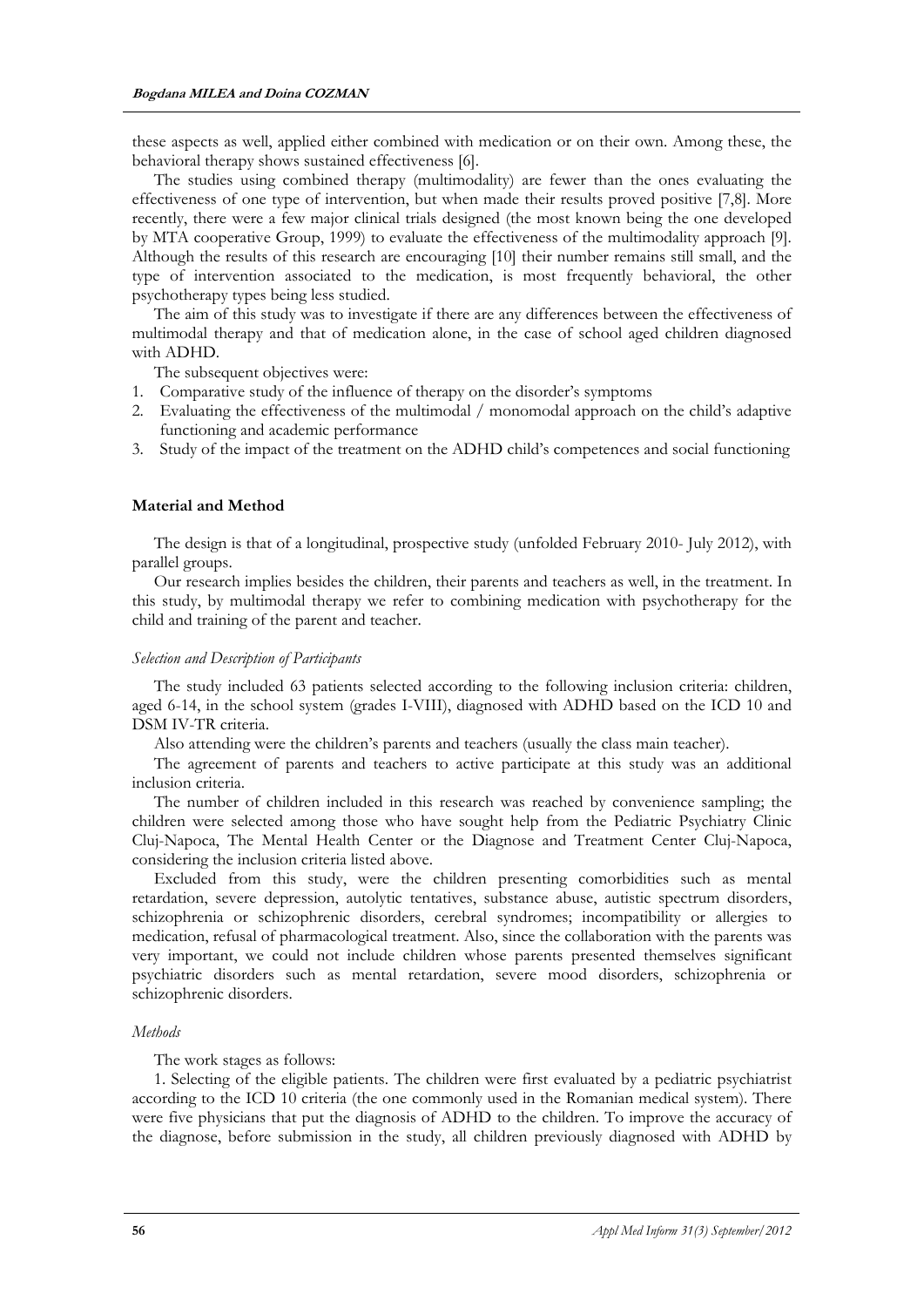different physicians, were clinically evaluated by another pediatric psychiatrist (the same for all patients) and verified under the DSM-IV TR criteria as well.

2. Obtaining the informed consent of the parents and teachers;

3. Deciding on the medical treatment by the attending physician

4. Random repartition of the children in the 2 groups;

5. Applying the pre-intervention evaluation questionnaires;

6. Administration of the medication and delivering the psychosocial interventions;

7. Final evaluation (both clinical and through questionnaires) of all participants (approximately 14 weeks from the initial evaluation).

In the case of the group under just pharmacological treatment (Med), the only intervention was the administration of the specific medication by the attending physician. As specific treatment it was concurred to use atomoxetine or methilphenidate (StratteraR, ConcertaR or MedikinetR).

For the group under multimodal therapy (MM) we have combined the drugs (the same as in the Med group, atomoxetine or methilphenidate) with a package of psychosocial interventions. They consisted in training and counseling program for the parent and the teacher and child psychotherapy.

For the intervention in the school domain, a guide for the teachers was drawn up. This was accompanied by periodical individual meetings with the purpose of approaching specific school problems the children were faced with and of properly observing the children's evolution.

The parent's training was organised in 14 weekly meetings. During these meetings, besides presenting some basic information about ADHD, and understanding parent-child relations we have also used behavioral management techniques (improving parental methods of attending to child behavior, establishing a token/point system, using time out, managing behavior in public places).

The child's psychotherapy unfolded during weekly meetings, with common objectives for all children, but overall it was less structured than the other interventions, allowing a specific approach based on each child's issues.

We have not used a witness lot that has not received any treatment or that was administrated placebo, because on one hand, the effectiveness of the ADHD medication was already proven in numerous studies, and on the other hand, we found it would be unethical for some patients not to benefit of any treatment, considering the negative influence of this disorder on the life of both the child and his family.

## *Instruments*

For the demographical aspects of the participants we have used a data gathering record.

The evaluation was both clinically and through rating scales.

The Achenbach System of Empirically Based Assessment - ASEBA, for the age range 6-18 is a set of scientific validated scales, adapted and published in Romanian [11]. From this system we have used 3 categories of rating scales: I. Child behavior checklist-CBCL (the child behavioral assessment questionnaire addressed to their parents), II. Teacher's report form-TRF (child assessment made by their teachers, III. Youth self-report-YSR (self-evaluation questionnaire for 11-18 aged children).

From each category of scales we have selected the subscales that were compatible with the specific objectives previously established (12 scales and subscales in total).

From CBCL: 1. The competences rating scale; 2.The syndromes rating scale, IV-social problems and 3.The syndromes rating scale, VI-attention problems; 4.The DSM derived rating scale 4- ADHD problems.

From TRF: 1. The adaptive functioning rating scale; 2.The academic performance assessment subscale; 3.The syndromes rating scale VI-attention problems; 4.The DSM derived rating scale 4- ADHD problems.

From YSR: 1. The competences rating scale; 2. The syndromes rating scale IV-social problems; 3. The syndromes rating scale VI- attention problems; 4.The DSM derived rating scale 4-ADHD problems.

The scales were applied twice, before and after the intervention, using the same instruments for all patients.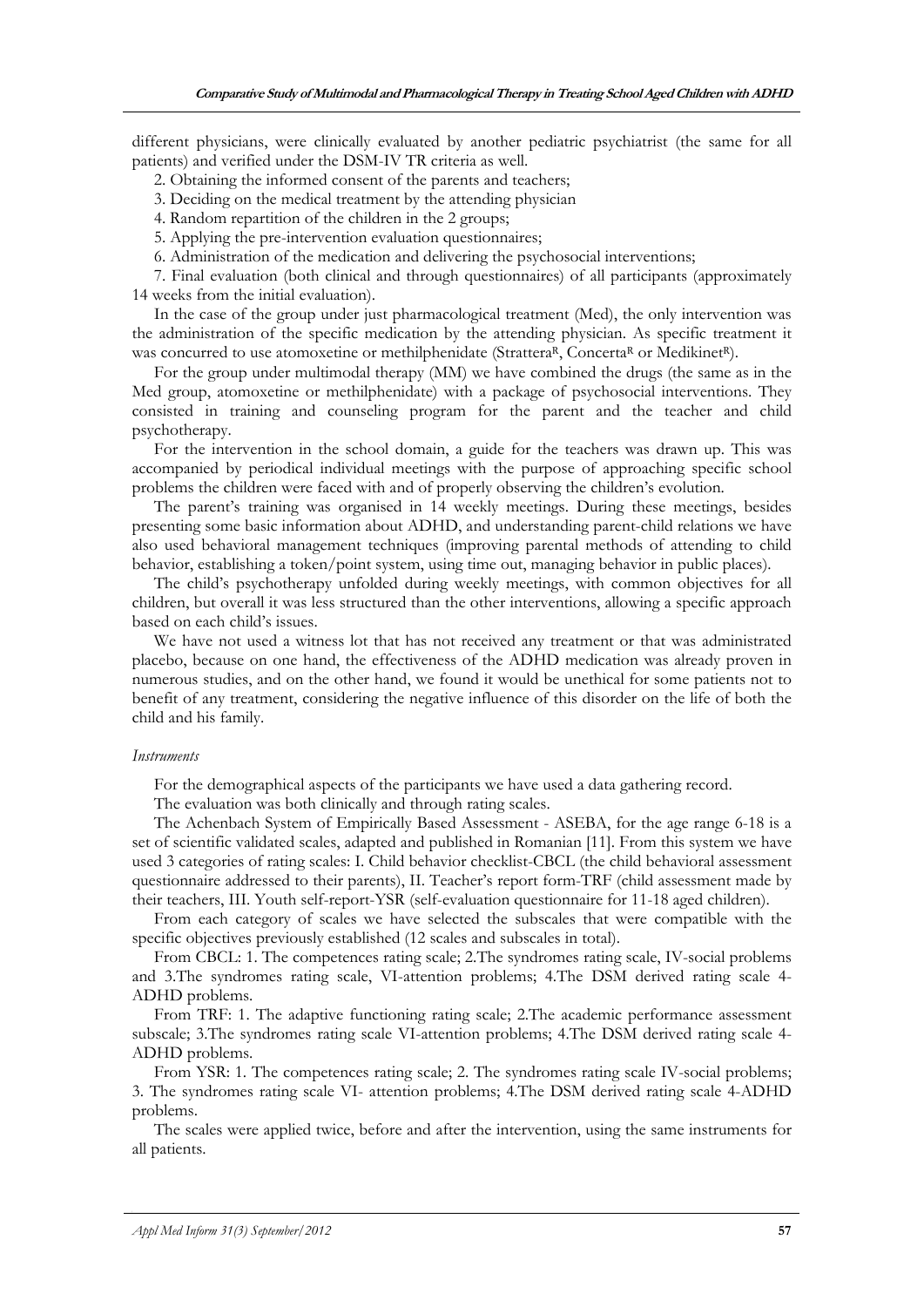#### *Statistical Methods*

The data was logged in a SPSS data base, version 17, and analyzed using suitable statistical methods.

Initially, we have described the characteristics of the 2 groups and of the initial results on the rating scales in order to verify the homogeneity of the groups (independent-samples t test).

The second stage was applying the paired-samples t test on pair samples for all the score sets, from all the participants, in order to discover to what extent there were changes registered between the initial and final evaluations.

As a last stage, the two-way mixed ANOVA, was used to evaluate the difference between the changes appeared in time in the two groups.

The Student and ANOVA tests were applied after verifying data normality.

In order to eliminate the selection bias and to balance the arms of the study, we assigned randomly the patients in the two groups, using a block randomization method.

The established threshold of the statistical significance was  $p < 0.05$ .

#### **Results**

#### *Sample Description*

Out of the 63 participants (53 boys and 10 girls), 31 were randomly distributed in the multimodal therapy group, and 32 in the one under medication only. Initially the children count was somewhat higher (68), but 5 of them were excluded from the study either because of poor compliance to the medication treatment or they have voluntarily abandoned the project (due to incompatibility between the family schedule and the weekly meetings schedule included in this research).

From the children included in the MM group 25 were boys (80.65%, 95%CI [62.53%-92.55%]) and 6 girls (19.35%, 95%CI [7.45%-37.47%]) and in the Med lot 28 were boys (87.5%, 95%CI [71.01%-96.49%]) and 4 girls (12.5%, 95%CI [3.51%-28.99%]). There was no significant correlation between the group and the gender of children: Fisher's Exact Test Significance (2-sided) p=0.51.

In what concerns their age, the mean age in the 2 groups was very similar,  $t=0.41$ ; Mean Difference=2.03, 95%CI [-7.69 - 11.76] (Table1).

|     |    | Group N children Mean age (years) SD Minimum Maximum |      |  |
|-----|----|------------------------------------------------------|------|--|
| MМ  |    | 9.3                                                  | 1.42 |  |
| Med | 32 | 0                                                    |      |  |

**Table1.** Mean age in years of the children in the two groups

The medication received by the patients was either methilphenidate - 10 children from the MM group and 8 children in the Med group and atomoxetine - 21 children from the MM group and 24 children from the Med group.

There was no significant correlation between the group and the type of medication, meaning, the groups (Med and MM) were homogenous in what concerns the medication received by the children (Pearson Chi-Square=0.41, df=1, p=0.52)

#### *Comparison of the Scores Rated by the Participants in Both Groups*

Mean scores were not significantly different, following the analysis of the two groups characteristics, in regards to the equality of means and variances, at the initially applied rating scales, (tables 2a, 2b, 2c).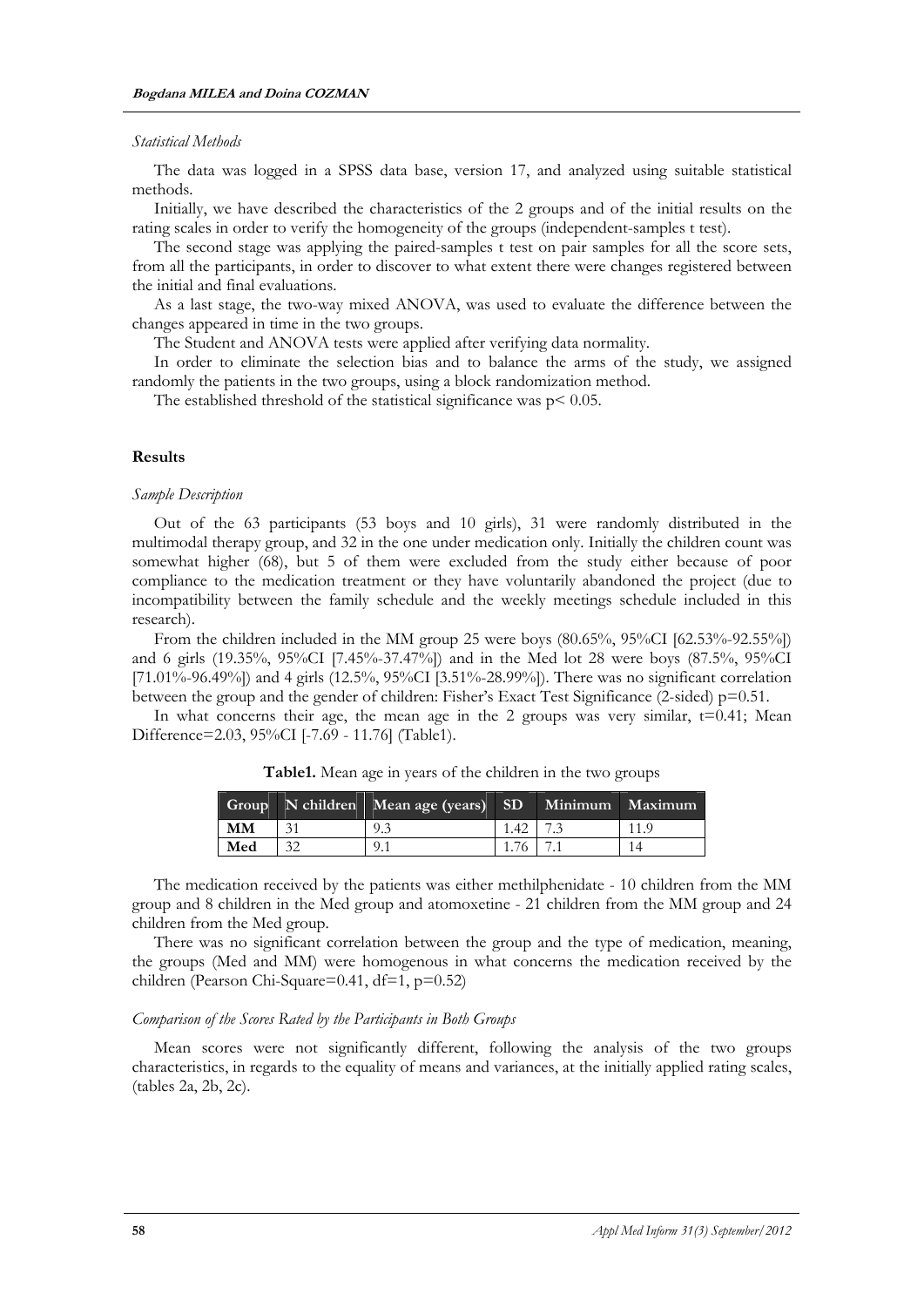| Scale                        |     | Group Nchildren M |                       | SD T |                              | df p-value $95\%CI$ |                   |  |
|------------------------------|-----|-------------------|-----------------------|------|------------------------------|---------------------|-------------------|--|
| 1. CBCL competences total MM |     | 31                | $15.45$   4.54   0.09 |      |                              | $61 \mid 0.92$      | $-1.88$ 2.09      |  |
|                              | Med | 32                | 15.39 3.31            |      |                              |                     |                   |  |
| 2. YSR competences total     | MM  |                   | 9.28                  |      | $2.92$   $-1.30$   11   0.22 |                     | $-5.96$ 1.53      |  |
|                              | Med |                   | 11.5                  | 3.20 |                              |                     |                   |  |
| 3. CBCL social problems      | MМ  | 31                | 8.85                  |      | $2.84 \mid 1.18$             | 6110.24             | $-5.93$ 2.03      |  |
|                              | Med | 32                | 8.00                  | 2.90 |                              |                     |                   |  |
| 4. YSR social problems       | MМ  |                   | 5.14                  | 1.95 | $-1.65$ 11 0.12              |                     | $-4.32 \mid 0.61$ |  |
|                              | Med |                   | 7.00                  | 2.09 |                              |                     |                   |  |

**Table2a**. Independent Samples Test results, pre-intervention. Competences and social problems rating scales.

M=mean score; SD=standard deviation; 95% CI=95% Confidence Interval

**Table 2b.** Independent Samples Test results, pre-intervention. Adaptive functioning and academic performance.

| Scale                          |     | Group Nchildren M |                                   | SD T |                                    | $df$ p-value 95%CI |                |  |
|--------------------------------|-----|-------------------|-----------------------------------|------|------------------------------------|--------------------|----------------|--|
| 5. TRF adaptive functioning    | MМ  | 31                | $14.12$   1.76   0.75   61   0.45 |      |                                    |                    | $-0.67$   1.49 |  |
|                                | Med | 32                | 13.71 2.47                        |      |                                    |                    |                |  |
| 6. TRF academic performance MM |     | 31                | 3.01                              |      | $0.59 \mid 0.93 \mid 61 \mid 0.35$ |                    | $-0.16$ 0.45   |  |
|                                | Med | 32                | 2.86                              | 0.64 |                                    |                    |                |  |

M=mean score; SD=standard deviation; 95% CI=95% Confidence Interval

| Scale                                | Group $N$ $M$ |    |                         | SD   | $\mathbf{T}$                | df         | $p$ -value $95\%$ CI |              |      |
|--------------------------------------|---------------|----|-------------------------|------|-----------------------------|------------|----------------------|--------------|------|
| 7. CBCL syndromes attention problems | MM            | 31 | 11.40                   | 1.88 | $-0.41$                     | 45.67 0.67 |                      | $-1.83$ 1.2  |      |
|                                      | Med           | 32 | 11.71                   | 3.80 |                             |            |                      |              |      |
| 8. CBCL DSM ADHD problems            | MМ            | 31 |                         |      | $10.29$   1.86   -0.27   61 |            | 0.78                 | $-1.23$ 0.94 |      |
|                                      | Med           | 32 | $10.43$   2.41          |      |                             |            |                      |              |      |
| 9. TRF syndromes attention problems  | <b>MM</b>     | 31 | 33.38 6.67 0.70         |      |                             | 61         | 0.48                 | $-2.48$ 5.19 |      |
|                                      | Med           | 32 | $32.03 \text{   } 8.44$ |      |                             |            |                      |              |      |
| 10. TRF DSM ADHD problems            | <b>MM</b>     | 31 | 18.67                   |      | $6.17 \mid 0.33$            | 55.24 0.73 |                      | $-2.28$      | 3.20 |
|                                      | Med           | 32 | 18.21                   | 4.57 |                             |            |                      |              |      |
| 11. YSR syndromes attention problems | <b>MM</b>     | 7  | 10                      | 1.15 | 1.49                        | 11         | 0.16                 | $-0.47$      | 2.47 |
|                                      | Med           | 6  | 91.26                   | 1.26 |                             |            |                      |              |      |
| 12. YSR DSM ADHD problems            | MМ            | 7  | 8.14                    | 0.89 | $-0.66$   11                |            | 0.52                 | $-1.54$ 0.83 |      |
|                                      | Med           | 6  | 8.5                     | 1.04 |                             |            |                      |              |      |

**Table 2c.** Independent Samples Test results, pre-intervention. ADHD symptoms.

M=mean score; SD=standard deviation; 95% CI=95% Confidence Interval

The statistical analysis shows that in the MM group there were significant changes on 10 out of 12 scales. The scales on which there were no significant changes were: YSR social problems and TRF academic performance rating scales.

In the Med group there were significant changes seen on 6 out of 12 scales. The scales showing a lack of significant changes were: CBCL total competences, YSR total competences, YSR social problems, TRF adaptive functioning, TRF academic performance and YSR syndromes attention problems rating scales (Tables 3 a and b).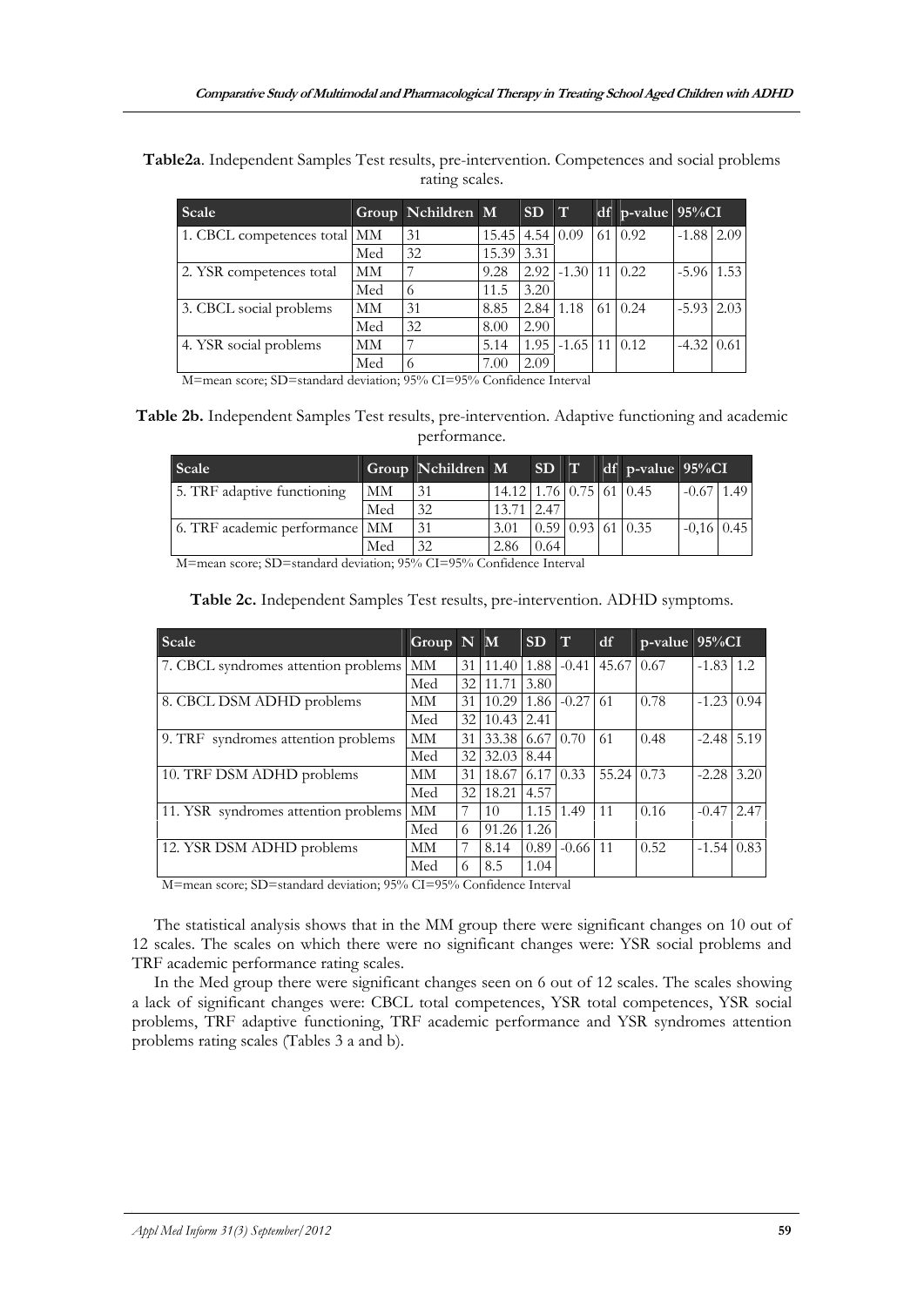| Scale |                | Pre intervention |           |             | Post intervention |           | <b>MD</b> | <b>SD</b> | $95\%CI$ |         |              |    |         |
|-------|----------------|------------------|-----------|-------------|-------------------|-----------|-----------|-----------|----------|---------|--------------|----|---------|
|       | <b>Freq</b>    | M                | <b>SD</b> | <b>Freq</b> | M                 | <b>SD</b> |           | <b>MD</b> |          |         | $\mathbf{t}$ |    | p-value |
| 1.    | 31             | 15.45            | 4.45      | 32          | 19.74             | 4.49      |           |           | $-5.32$  |         |              |    | 0.00    |
| 2.    | 31             | 8.84             | 2.84      | 32          | 7.32              | 2.74      |           |           | 0.70     |         |              |    | 0.001   |
| 3.    | 7              | 9.28             | 2.92      | 6           | 17.21             | 2.44      | $-7.92$   | 2.54      | $-10.27$ | $-5.57$ | $-8.25$      | 6  | 0.00    |
| 4.    | $\overline{7}$ | 5.14             | 1.95      | 6           | 4.57              | 1.13      | 0.57      | 1.61      | $-0.92$  | 2.06    | 0.93         | 6  | 0.38    |
| 5.    | 31             | 14.12            | 1.76      | 32          | 16.14             | 2.41      | $-2.01$   | 2.22      | $-2.83$  | $-1.20$ | $-5.05$      | 30 | 0.00    |
| 6.    | 31             | 3.01             | 0.59      | 32          | 3.07              | 0.68      | $-0.06$   | 0.60      | $-0.29$  | 0.15    | $-0.61$      | 30 | 0.54    |
| 7.    | 31             | 11.40            | 1.88      | 32          | 8.70              | 3.55      | 2.69      | 3.50      | 1.40     | 3.97    | 4.27         | 30 | 0.00    |
| 8.    | 31             | 10.29            | 1.86      | 32          | 8.69              | 3.08      | 1.59      | 3.15      | 0.43     | 2.75    | 2.81         | 30 | 0.009   |
| 9.    | 31             | 33.38            | 6.67      | 32          | 22.77             | 8.25      | 10.61     | 8.68      | 7.42     | 13.80   | 6.80         | 30 | 0.00    |
| 10.   | 31             | 18.67            | 6.17      | 32          | 13.19             | 4.84      | 5.48      | 4.66      | 3.77     | 7.19    | 6.55         | 30 | 0.00    |
| 11.   | 7              | 10.00            | 1.15      | 6           | 6.85              | 1.21      | 3.14      | 0.69      | 2.50     | 3.78    | 12.05        | 6  | 0.00    |
| 12.   | 7              | 8.14             | 0.89      | 6           | 5.14              | 0.69      | 3.00      | 0.57      | 2.46     | 3.53    | 13.78        | 6  | 0.00    |

**Table 3a.** Paired-Samples T Test results: Multimodal group

1. = CBCL competences total; 2. = CBCL social problems; 3. = YSR competences total; 4. = YSR social problems; 5. = TRF adaptive functioning; 6. = TRF academic performance; 7. = CBCL syndromes attention problems; 8. = CBCL DSM ADHD problems; 9. = TRF syndromes attention problems; 10. = TRF DSM ADHD problems; 11. = YSR syndromes attention problems; 12. = YSR DSM ADHD problems

| Scale           |      | Pre intervention |           |      | Post intervention |           | <b>MD</b> | <b>SD</b> |         |           | $\mathbf{t}$ | df | p-value |
|-----------------|------|------------------|-----------|------|-------------------|-----------|-----------|-----------|---------|-----------|--------------|----|---------|
|                 | Freq | М                | <b>SD</b> | Freq | М                 | <b>SD</b> |           | <b>MD</b> |         | $95\%$ CI |              |    |         |
| 1.              | 32   | 15.39            | 3.31      | 32   | 15.95             | 3.79      | $-0.59$   | 1.90      | $-1.28$ | 0.09      | $-1.76$      | 31 | 0.08    |
| 2.              | 32   | 8.00             | 2.90      | 32   | 7.15              | 3.30      | 0.84      | 1.95      | 0.13    | 1.54      | 2.44         | 31 | 0.02    |
| 3.              | 6    | 11.5             | 3.20      | 6    | 13.7              | 0.67      | $-2.20$   | 3.68      | $-6.07$ | 1.66      | $-1.46$      | 5  | 0.20    |
| 4.              | 6    | 7.00             | 2.09      | 6    | 6.50              | 1.87      | 0.50      | 1.04      | $-0.60$ | 1.60      | 1.16         | 5  | 0.29    |
| 5.              | 32   | 13.71            | 2.47      | 32   | 14.00             | 2.87      | $-0.28$   | 1.78      | $-0.92$ | 0.36      | $-0.89$      | 31 | 0.37    |
| 6.              | 32   | 2.86             | 0.64      | 32   | 2.95              | 0.57      | $-0.08$   | 0.46      | $-0.25$ | 0.07      | $-1.09$      | 31 | 0.28    |
| 7<br>$\prime$ . | 32   | 11.71            | 3.80      | 32   | 8.81              | 3.78      | 2.96      | 2.31      | 2.07    | 3.74      | 7.08         | 31 | 0.00    |
| 8.              | 32   | 10.43            | 2.41      | 32   | 8.54              | 3.01      | 1.89      | 1.96      | 1.18    | 2.59      | 5.43         | 31 | 0.00    |
| 9.              | 32   | 32.03            | 8.44      | 32   | 24.68             | 6.96      | 7.34      | 6.09      | 5.14    | 9.54      | 6.81         | 31 | 0.00    |
| 10.             | 32   | 18.21            | 4.57      | 32   | 14.53             | 4.36      | 3.68      | 3.25      | 2.51    | 4.86      | 6.40         | 31 | 0.00    |
| 11.             | 6    | 9.00             | 1.26      | 6    | 8.66              | 0.81      | 0.33      | 1.21      | $-0.93$ | 1.60      | 0.67         | 5  | 0.53    |
| 12.             | 6    | 8.50             | 1.04      | 6    | 7.66              | 1.36      | 0.83      | 0.75      | 0.04    | 1.62      | 2.71         | 5  | 0.04    |

**Table 3b.** Paired-Samples T Test results: Medication group

M=mean score ; SD=standard deviation

MD=mean difference; SD MD=standard deviation mean difference

95% CI=95% Confidence Interval

1. = CBCL competences total; 2. = CBCL social problems; 3. = YSR competences total; 4. = YSR social problems; 5. = TRF adaptive functioning; 6. = TRF academic performance; 7. = CBCL syndromes attention problems; 8. = CBCL DSM ADHD problems; 9. = TRF syndromes attention problems; 10. = TRF DSM ADHD problems; 11. = YSR syndromes attention problems; 12. = YSR DSM ADHD problems

The final results have shown the existence of significant differences in some areas between the 2 lots, and subsequently between the 2 types of used interventions.

The difference between the changes appeared in time in the two groups is significant in the case of the competences rating scales (from CBCL and YSR ), the adaptive functioning rating scales (from TRF) and the ADHD symptoms from YSR. The rest of the scales showed no significant difference (Table 4).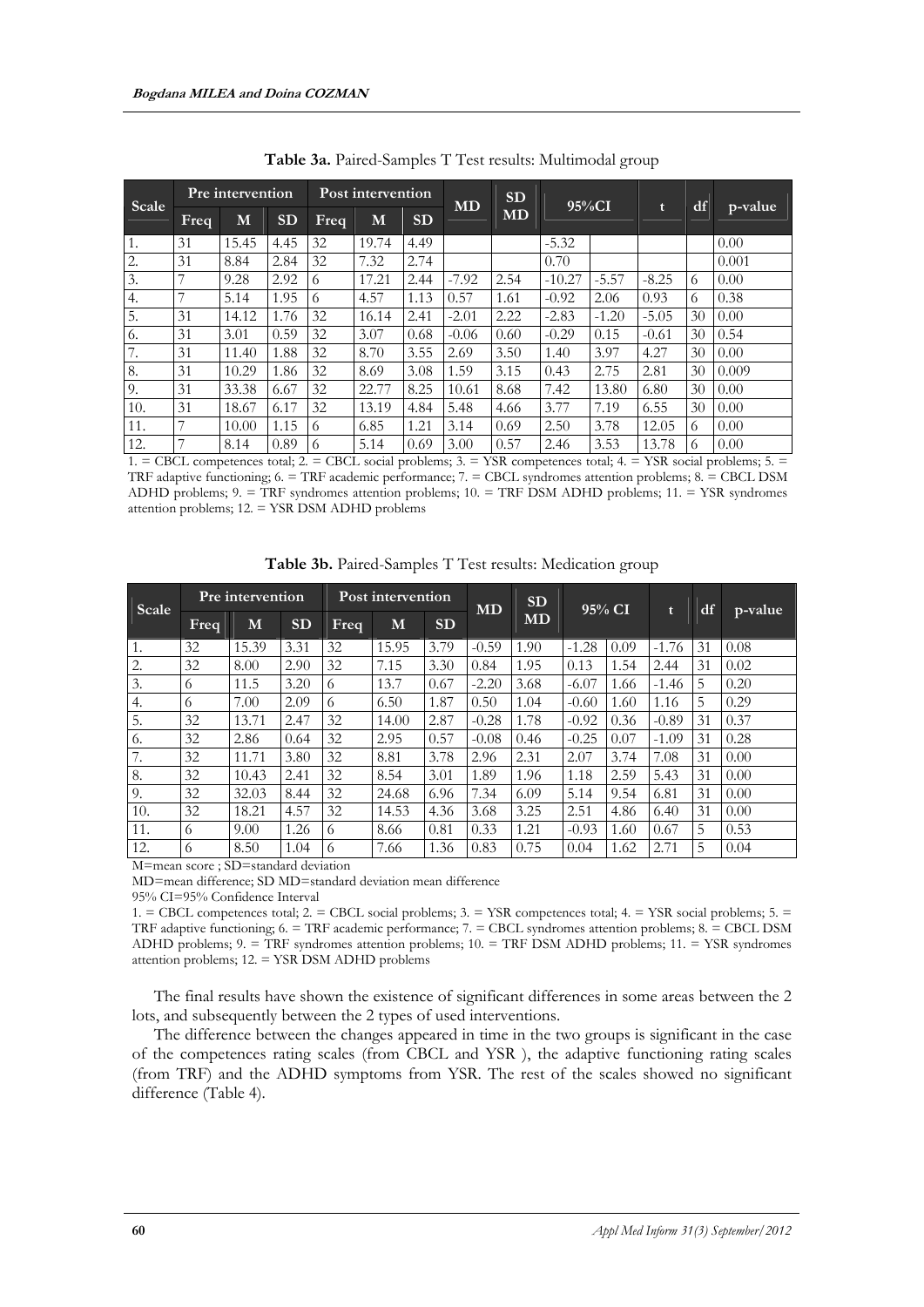| Table 4. Two-way mixed ANOVA results. Comparison of the changes appeared in time in the two |         |  |  |
|---------------------------------------------------------------------------------------------|---------|--|--|
|                                                                                             | groups. |  |  |

| Scale                                | F     | p-value | Partial Eta Squared |
|--------------------------------------|-------|---------|---------------------|
| 1. CBCLcompetences total             | 37.38 | 0.000   | 0.38                |
| 2. CBCL social problems              | 1.67  | 0.200   | 0.02                |
| 3. YSR competences total             | 10.89 | 0.007   | 0.49                |
| 4. YSR social problems               | 0.01  | 0.920   | 0.001               |
| 5. TRF adaptatative functioning      | 11.71 | 0.001   | 0.16                |
| 6. TRF academic performance          | 0.02  | 0.870   | 0.00                |
| 7. CBCL syndromes attention problems | 0.08  | 0.770   | 0.001               |
| 8. CBCL DSM ADHD problems            | 0.19  | 0.650   | 0.003               |
| 9. TRF syndromes attention problems  | 3.00  | 0.080   | 0.04                |
| 10. TRF DSM ADHD problems            | 3.16  | 0.080   | 0.04                |
| 11. YSR syndromes attention problems | 27.52 | 0.000   | 0.71                |
| 12. YSR DSM ADHD problems            | 34.51 | 0.000   | 0.75                |

#### **Discussion**

The resulted groups after randomization were relatively homogeneous in what concerns the studied characteristics and with a boy / girl proportion (4.1:1 in the MM lot and 7:1 in the Med lot) similar to the one reported by most epidemiological studies [12].

The ADHD symptoms significantly diminished in a similar amount through both approaches (multimodal and medication only) from the point of view of the parents and the teachers. The decreased symptoms are more visible in the multimodal lot from the point of view of the children over 11. These results are generally consistent with those reported by the first major clinical trial conducted by the National Institute of Mental Health, the Multimodal Treatment of Attention-Deficit Hyperactivity Disorder (MTA). Effect sizes associated with combined stimulant-behavioral interventions are about the same as for stimulants alone, when impact on ADHD symptoms is examined. Another intensive multimodal treatment study, the New-York-Montreal study (NYM) [13] which included 103 children with ADHD, age 7-9 years, conflicted the MTA findings concerning the benefits of combined treatment over medication alone, but there are some methodological disadvantages of this study compared to the MTA study (NYM focused exclusively on stimulant responsive children responsive children with less comorbidity and more attention was given to the medication compared to the psychosocial treatment)

When focusing on functioning of children at home, results were different for the multimodal versus the medication group. The competence level has significantly improved after the multimodal intervention, but not after receiving the medication alone. This effects of combined treatments are sustained by other researches [14,15,16] which reveal the fact that combined stimulant-behavioral treatment protocols lead to larger effects than for medication alone for a wide range of associated difficulties, such as conduct problems, oppositional behavior, social skills and disruptive behaviors at home and recreational peer settings.

When comparing this study with those mentioned above, in some specific areas, like social difficulties, the level of social problems decreased in a similar amount in both groups from the parents' perspective. The children over 11 presented a minor improvement in this area, regardless of the used treatment method.

In what concerns the adaptive functioning in the educational environment on its whole, its level only increased significantly as a consequence of the multimodal intervention.

The level of academic performance registered minimal changes, regardless the therapy used, suggesting need of taking on new measures which would aim this area.

Although, the general results of the research were positive, there are some certain limitations that can have an influence on the study outcomes.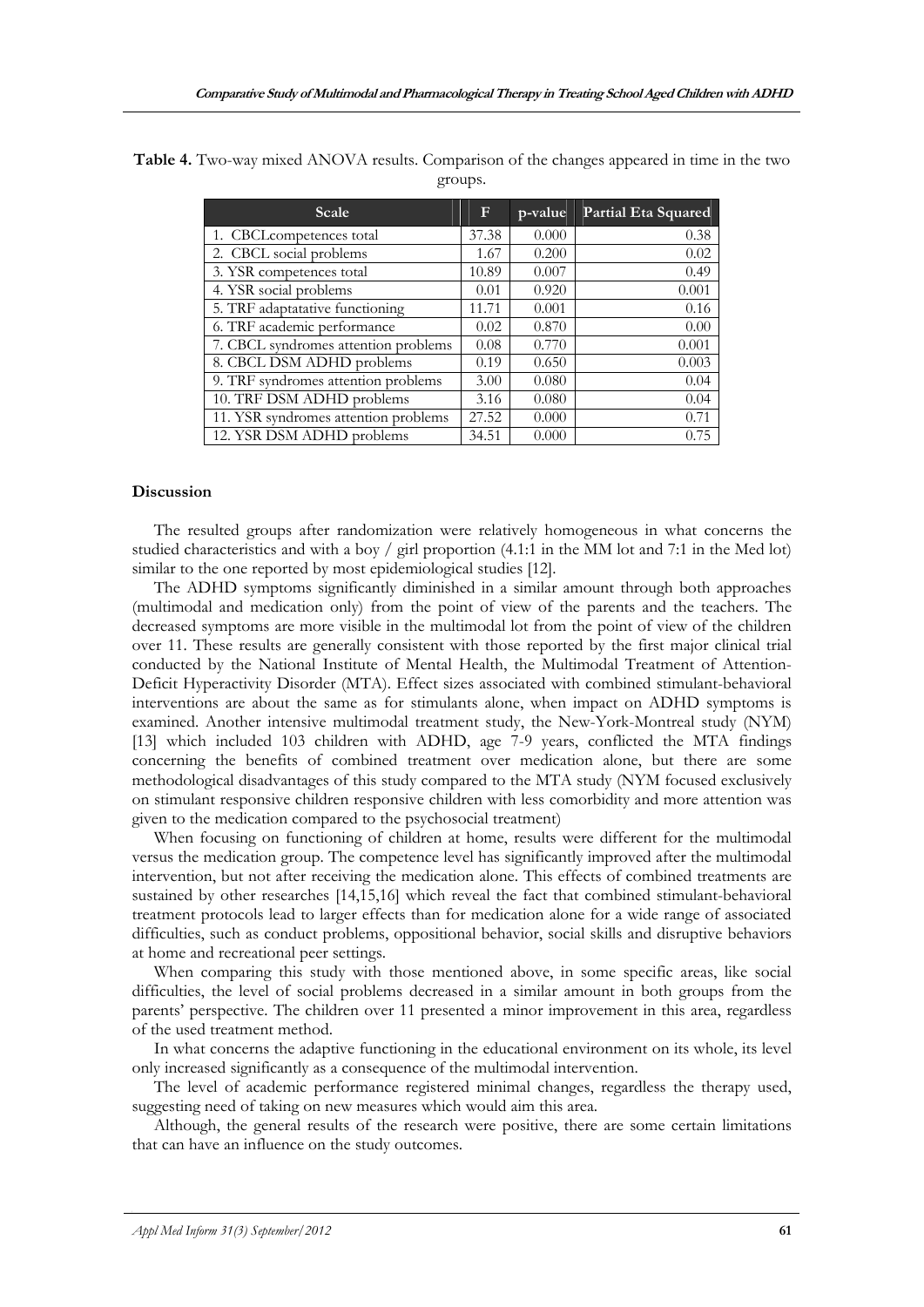These are mainly related to the small size of the sample and the low number of children over 11, which may result in reduced statistical power of the research.

Another limitation of this study is the short time interval during which the research was developed (14 weeks for each participant), not allowing a long term monitoring of the subjects' evolution and maintenance of those gains in time.

Despite the advantages of not interfering to much with the usual evaluation and treatment protocol (similarity with a natural setting) the lack of rigorously might reduce the importance of the reported results.

Also, because the study involved counseling and psychotherapy, it is difficult to appreciate how much of the outcome is due to specific therapeutic components, and how much is due to general non-specific factors, such as the therapist attention, maturation, or the confidence of the participants in the expected benefits following the intervention.

#### **Conclusions**

The combined treatment proved to be more effective than the administration of medication alone, mainly in diminishing the social and family environment difficulties and in correcting the child's behavior in class than in diminishing the symptoms of ADHD. The exception are the children aged over 11 who clearly show a more visible decrease of the symptoms level as a result of the multimodality intervention.

The academic performance was little impacted by both therapy methods.

Although, there are some benefits when combining treatments, drawing clear conclusions remains difficult and further research on larger samples is needed.

Optimal treatment is likely to involve a combination of approaches for maximal effectiveness, but the extent to which combined treatments are superior to medication alone is a controversial issue.

#### **List of abbreviations**

ADHD= Attention Deficit Hyperactivity Disorder MM= multimodality group Med= medication only group ICD-10= International Classification of Diseases -10th Revision DSM-IV= Diagnostic and Statistical Manual of Mental Disorders, fourth edition ASEBA= Achenbach System of Empirically Based Assessment CBCL= Child Behavior Checklist TRF= Teacher's Report Form YSR= Youth Self-Report MTA= Multimodal Treatment of Attention-Deficit Hyperactivity Disorder NYM= New-York Montreal study

#### **Ethical Issues if any**

The hereby study received approval from the Ethics Committee of "Iuliu Hațieganu" University of Medicine and Pharmacy Cluj-Napoca, and it was carried in accord with the good clinical practice rules.

## **Conflict of Interest**

The authors declare that they have no conflict of interest.